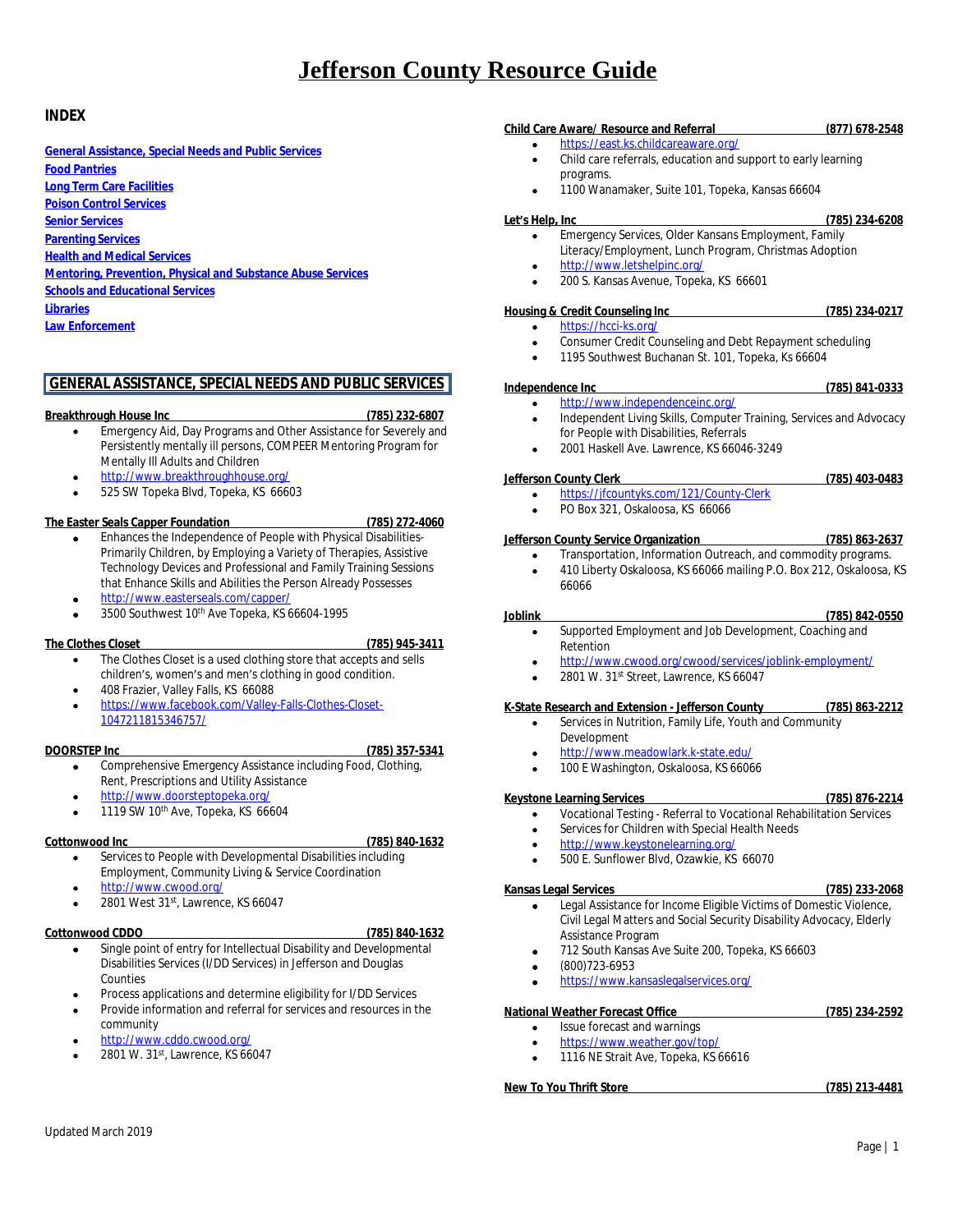# **Northeast Kansas Community Action Program (NEK-CAP) (785) 863-2372 OR (888)221-9334** Services and Programs Promoting Self-sufficiency for the Whole Family <https://www.nekcap.org/> 400 Park SE, Oskaloosa, KS 66066 **Kansas Road Conditions Dial 511** <http://www.kandrive.org/kandrive> **Salvation Army Topeka (785) 233-9648** Financial Assistance with Utilities, Prescriptions, Food, Fuel, Etc. • 1320 SE 6<sup>th</sup> St, Topeka, KS **Lawrence (785) 843-4188** 946 New Hampshire, Lawrence, KS **Department of Children and Families (DCF) (785) 296-2500** <http://www.dcf.ks.gov> Cash/employment assistance, child/adult protective services, children and family services, child care assistance, child support enforcement services, employment help for person with disabilities, food assistance, health services, and home and community-based services East Regional Service Center, 500 Van Buren, Topeka, KS 66612 Kansas Protection Report Center Child/Adult Abuse Hotline<br>24 hours / 7 days (800) 922-5330 **24 hours / 7 days (800) 922-5330 If there is an emergency situation, call your local law enforcement agency or 911 Social Security Hotline (800) 772-1213** <https://www.ssa.gov> 600 SW Commerce Pl, Topeka, KS 66615 **Tiny-k Infant Toddler Services (785) 876-2214** Northeast Kansas Infant‐Toddler Services Keystone Learning Services Ages 0-3 years Infants and Toddlers with Developmental Delays or Disabilities Individualized Home Based Services at No Cost to Families **•** Team of Professionals including Occupational, Physical and Speech and Language Therapy, Educational, Psychology and Dietetics <http://www.keystonelearning.org/> 500 E Sunflower Blvd, Ozawkie KS 66070 **Topeka Work Force Center (Kansas Works) (785) 235-5627** Employment assistance <http://www.workforcecenters.com/topeka/> 1430 SW Topeka Blvd. Topeka, KS 66612 <https://www.kansasworks.com> **United Way 2-1-1 of Kansas 211** Connects community members to services and volunteer opportunities including support for basic human needs, support for older Americans and persons with disabilities, support for children and families, physical and mental health resources, and employment supports

- <http://www.unitedwayplains.org/?Itemid=1193>
- Wichita, KS

# **USDA Rural Development (785) 271-2700**

- 
- 1303 SW 1st American Pl #100, Topeka, KS 66604
- Servicing low income families with purchasing a home, repair, loans, grants and home buyer training

 $\bullet$ 

# <https://www.rd.usda.gov/ks>

# **Vocational Rehabilitation Services (785) 742-7186**

- Help people with disabilities achieve employment and selfsufficiency and link employers with qualified and productive individuals
- Jefferson County provider 810 Oregon Hiawatha, KS 66434
- [http://www.dcf.ks.gov/services/RS/Pages/Employment-](http://www.dcf.ks.gov/services/RS/Pages/Employment-Services.aspx)Services.aspx

### **Women, Infants and Children (WIC) (785) 403-0025**

- Jefferson County Health Dept, 1212 Walnut Street, Oskaloosa
- Nutritious Food Supplements, Education and Health Care Referrals
- <http://www.jfcountyks.com/751/WIC>

# <span id="page-1-0"></span>**FOOD PANTRIES**

# **Crossroads Cowboy Church (Williamstown)**

- Sharon Childers, Email: [sharlyn47@gmail.com](mailto:sharlyn47@gmail.com)
- Hwy 24 & Hwy 59, Williamstown, KS
- $\bullet$  2<sup>nd</sup>& 4<sup>th</sup> Mondays, 1:00 pm

### **God's Storehouse (Meriden) (785) 246-0353**

- Joanie Clelland, Email: [jeclelland@att.net](mailto:jeclelland@att.net)
- 107 W Main, Meriden, KS
- Saturdays, 7:30 9:30 am

# **Oskaloosa United Methodist Church Food Pantry (785) 863-2592**

- 402 Liberty St, Oskaloosa, KS
- Open 8-12 M-F

### **Pantry of Hope (Nortonville) (913) 886-6585**

- 329 Elm St, Nortonville, KS
- Thursdays, 3:00 5:00 pm
- Don Buttron, Email: [lindabuttron@yahoo.com](mailto:lindabuttron@yahoo.com)

# **Jefferson County Service Organization (785) 863-2637**

- 410 Liberty, Oskaloosa, KS
- 1<sup>st</sup> Wednesday, 10:00 am & Lakeside Village, 11:30 am

# **Valley Falls Food Pantry (785) 224-7714 OR (785) 224-9811**

- 411 Broadway, Valley Falls, KS
- Saturdays & Wednesdays, 10:00 am 12:00 pm
- Joyce Brown, Email: [jd.brown45@yahoo.com](mailto:jd.brown45@yahoo.com)
- Jeri Clark, Email: [lajeclark@yahoo.com](mailto:lajeclark@yahoo.com)

### **Williamstown Assembly of God Harvester's Mobile Food Distribution**

| Roger Cooks |  |
|-------------|--|

- 1225 Oak, Williamstown, KS
- 3<sup>rd</sup> Monday, 2:00 pm

# **Ozawkie United Methodist Church Heaven's Closet (785) 876-2756**

- Jeanne Steffey
- 106 Goldenrod, Ozawkie, KS
- 45 minutes after phone request
	- **LONG TERM CARE FACILITIES**

# <span id="page-1-1"></span>**Linnwood Park (785) 484-2165** 3566 62nd Terrace, Meriden, KS 66512

- **F.W. Huston Medical Center and Senior Living Center (844) 536-9449**
	- 408 Delaware, Winchester, KS 66097

 **(816) 679-9238**

 **OR (785) 691-8895**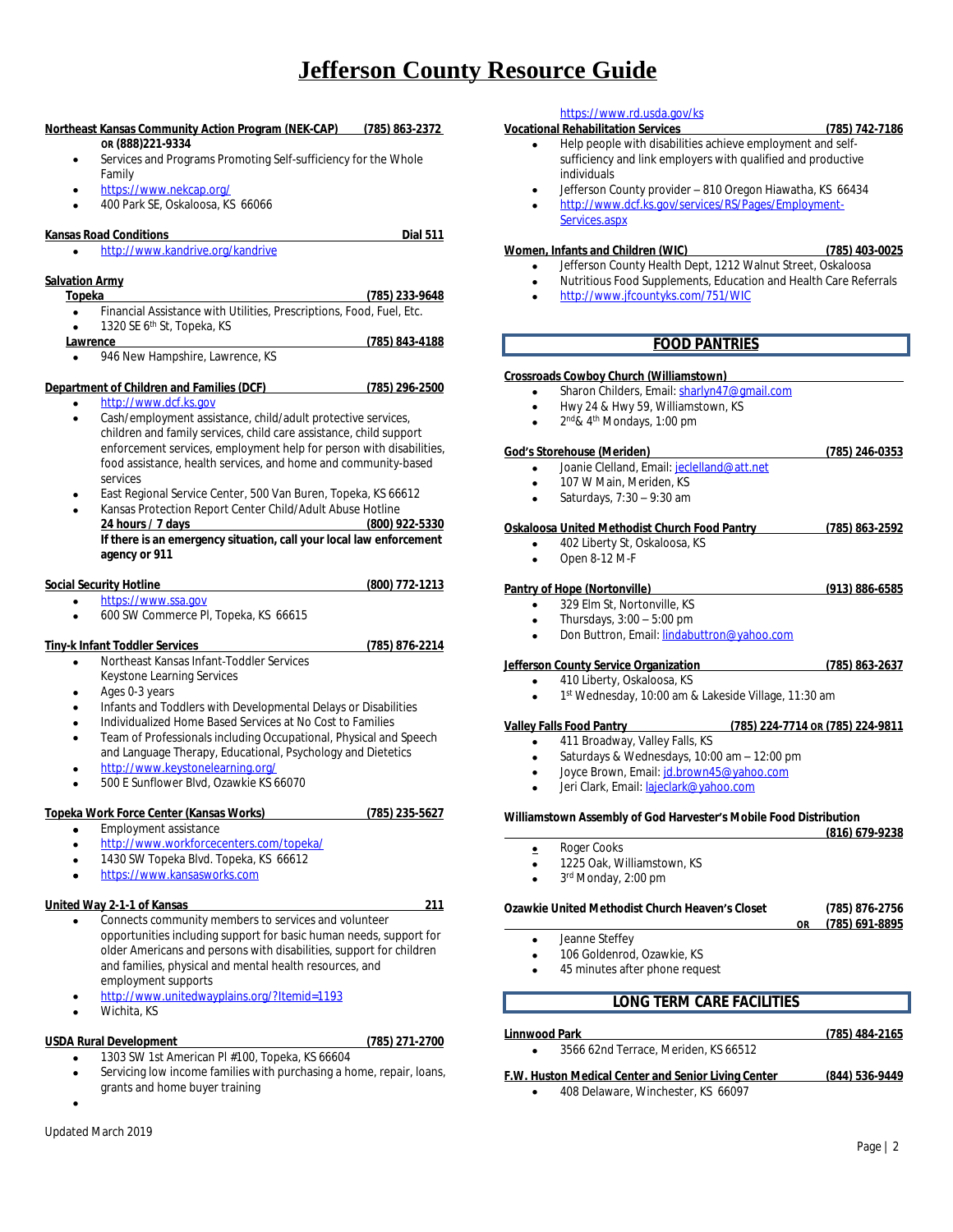<http://www.fwhuston.com/>

# **Hickory Pointe Center (785) 863-2108**

- 700 Cherokee, Oskaloosa, KS 66066
- Nursing Home Facility
- <https://www.hickorypointecare.com/>

# **Valley Health Care Center (785) 945-3832**

# 400 12th St., Valley Falls, KS 66088

- Offers both nursing and mental health care
- <http://www.midwest-health.com/valley/>

# **Village Villa Skilled Care (913) 886-6400**

- 412 E Walnut St., Nortonville, KS 66060
- Medicare skilled nursing facility

# **POISON CONTROL SERVICES**

## <span id="page-2-0"></span>**Poison Control Center (800) 222-1222**

- 3901 Rainbow Blvd. B400 Kansas City, Kansas 66160
- [www.kumed.com/poison](http://www.kumed.com/poison)
- 24 hour 7 days a week call center for poison emergencies.

# **SENIOR SERVICES**

## <span id="page-2-1"></span>**Child and Adult Abuse and Neglect Hotline** (**800) 922-5330**

- Reports of Abuse, Neglect and Exploitation of an Adult or Child may be made to the Kansas Protection Report Center
- East Regional Service Center, 500 Van Buren, Topeka KS
- [http://www.dcf.ks.gov/services/PPS/Pages/KIPS/KIPSWebIntake.asp](http://www.dcf.ks.gov/services/PPS/Pages/KIPS/KIPSWebIntake.aspx) x

## **Envision Senior Support Services (844) 536-9449**

- Outpatient individual and group therapy for seniors struggling with depression and anxiety
- 408 Delaware Winchester, KS 66097
- <http://www.fwhuston.com/envision.html>

# **Hickory Pointe Care & Rehabilitation Center (785) 863-2108**

 700 Cherokee, Oskaloosa, KS 66066 <https://www.hickorypointecare.com/>

# **Jayhawk Area Agency on Aging (785) 235-1367**

- Case Management, Client Assessment, Referral and Evaluation, Information and Assistance Department and Caregiver Family Support Program
- 2910 Southwest Topeka Blvd. Topeka, KS 66611
- <http://www.jhawkaaa.org/>

# **Jefferson County Health Department (785) 403-0025**

- Community Health Screening
- Medication administration assistance
- Age related disease education
- Home Health and Hospice
- In-home Personal Care, Housekeeping and Wellness Monitoring Nursing Services
- Physician ordered laboratory blood tests drawn Tuesdays and Thursdays at the clinic—no apt. needed between 8am-noon, results faxed to ordering physician
- 1212 Walnut US Highway 59, Oskaloosa, KS 66066
- [http://www.jfcountyks.com/230/Health-Department-Home-Health](http://www.jfcountyks.com/230/Health-Department-Home-Health-and-Hospic)and-Hospic
- email: [jchd@jfcountyks.com](mailto:jchd@jfcountyks.com)

# **F.W. Huston Medical Center and Senior Living Center (844) 536-9449**

- 408 Delaware, Winchester, KS 66097 <http://www.fwhuston.com/>
- 

### **Jefferson County Service Organization (785) 863-2637** Transportation and Information Outreach

PO Box 212 Oskaloosa, KS 66066

# **Kansas Department on Aging (800) 432-3535**

- Alzheimer's Helpline
- Community-Based and Long Term Care Services, Senior Health Insurance Counseling
- **503 South Kansas Ave. Topeka, KS 66603**
- <https://www.kdads.ks.gov/>

# **Meals on Wheels of Shawnee & Jefferson Co (785) 295-3980**

- Home Delivered Meals and Group Dining
- <http://www.meals-on-wheels-inc.org/>
- 2701 SW East Circle Drive South, Suite 2, Topeka, KS 66604

# **PARENTING SERVICES**

# <span id="page-2-2"></span>**The Guidance Center (785) 863-2929**

- **OR (888)260-9634 for after-hours crisis line** Preschool Developmental Center for Children with Emotional
- Disorders, Early Parenting Support, Counseling Services, Respite and Crisis Care
- 1102 Walnut, PO Box 127, Oskaloosa, KS 66066
- 

### **Healthy Start Visitor Program (Jeff Co Health Dept) (785) 403-0025 OR 1-877-278-4118**

- In home or clinic visit by lay visitor to provide encouragement and information for community resources to parents of new infants within Jefferson County
- [http://www.jfcountyks.com/230/Health-Department-Home-Health](http://www.jfcountyks.com/230/Health-Department-Home-Health-and-Hospic)and-Hospic
- email: [jchd@jfcountyks.com](mailto:jchd@jfcountyks.com)

# **Child Care Aware/ Resource and Referral (877) 678-2548**

- <https://east.ks.childcareaware.org/>
- Child care referrals, education and support to early learning programs.
- 1100 Wanamaker, Suite 101, Topeka, Kansas 66604

# **OR 24 Hr Parent Helpline (800) CHILDREN (800-244-5373)**

- Help to Deal with Parenting Problems
- Bullying (877)530-5275
- Callers can remain anonymous
- <https://www.kcsl.org/ParentHelpLine.aspx>
- 3545 Southwest 5th Street Topeka, KS 66606

### **TARC (785) 232-0597**

- Services for Children who have or are at Risk for Developmental **Disabilities**
- <https://tarcinc.org/>
- Email: info@tarcinc.org
- 2701 Southwest Randolph Topeka, KS 66611
- 
- <http://www.theguidance-ctr.org/>
- 

- 
- 

# **Parents Help Hotline (877) 530-5275**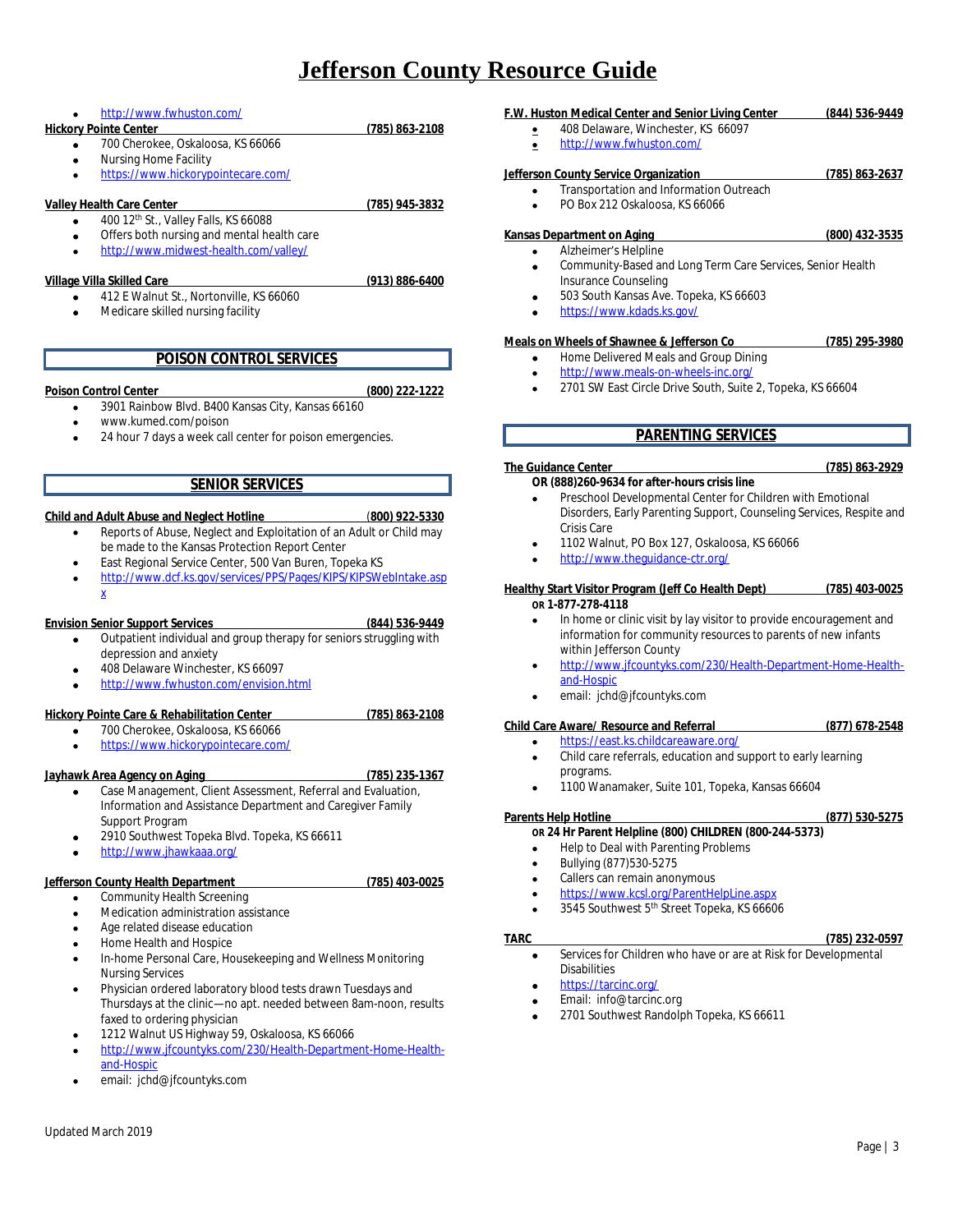# **HEALTH AND MEDICAL SERVICES**

# <span id="page-3-0"></span>**American Cancer Society (800) 227-2345**

- <https://www.cancer.org/>
	- Cancer Research, Education & Prevention, Support & Assistance, Camp Hope
	- 1315 SW Arrowhead Road, Topeka, KS 66604 (785) 273-4422
	- **Topeka:** <https://www.cancer.org/about-us/local/kansas.html>

# **American Heart Association (800) 284-3979**

- <https://www.heart.org/>
	- 5375 SW 7th St. Topeka, KS 66606 (785) 272-7056

# **American Lung Association in Kansas (913) 353-9165**

- [www.lung.org](http://www.lung.org)
- 8400 W. 110th Street, Suite 130 Overland Park, KS 66210
- Email: [info@lung.org](mailto:info@lung.org)

# **American Red Cross (785) 234-0568**

- 
- Emergency Disaster Relief/Assistance, Supportive Assistance to Military Families, Health and Safety Education, Transportation Services, Respite Care for Senior Caregivers and Utility Assistance
- 1221 SW 17th St, Topeka, KS 66604
- <https://www.redcross.org/local/kansas.html>

# **Breast Cancer Action Inc (877) 278-6722**

- Support, Education and Information for Breast Cancer Survivors and Their Families
- <https://www.bcaction.org/>

# **Friends of Hospice of Jefferson County (785) 403-0025**

- **•** Financial Assistance for Terminally III Patients and Families
- 1212 Walnut, US Hwy 59, Oskaloosa, KS 66066
- <http://jfcountyks.com/262/Hospice>

# **F.W. Huston Medical Center (844) 536-9449**

- Emergency Services
- Prompt Care
- **•** Physical, Occupational and Speech Therapy
- Laboratory/Radiology
- Life Flight
- **Pharmacy**
- Lifeline Services
- 408 Delaware Street Winchester, KS 66097-4003
- <http://www.fwhuston.com>

# **KanCare (Eligibility Clearinghouse) (800) 792-4884**

 State & Federally funded health insurance program for income eligible families with children and income eligible pregnant women <https://www.kancare.ks.gov/>

# **Children's Mercy Family Health Partners (CMFHP) (877) FHP-9363**

- Not-for-profit safety-net health plan owned by Children's Mercy Hospitals and Clinics
- CMFHP provides low-cost or no-cost health insurance to children and families through KanCare
- <https://www.cmics.org/pcn>

# **Jefferson County Health Department (785) 403-0025**

- **•** Child Care Licensing and Registering
- Diabetic Support Group
- Family Planning Services
- Healthy Start Visitor
- Immunizations
- Kan-Be-Healthy (KBH) Screenings (medical card required)
- Updated March 2019
- Child Health assessments
- School Entry Physicals
- Maternal Child Health Programs
- Environmental Services
- 1212 Walnut US Highway 59 Oskaloosa, KS 66066
- <http://jfcountyks.com/>
- Email: [jchd@jfcountyks.com](mailto:jchd@jfcountyks.com)

# **Jefferson County Home Health (785) 403-0025**

- In-home, Skilled Nursing and Terminally Ill Care
- Speech, Occupational and Physical Therapy
- 1212 Walnut US Highway 59 Oskaloosa, KS 66066
- <http://jfcountyks.com/>
- Email: [jchd@jfcountyks.com](mailto:jchd@jfcountyks.com)

# **Jefferson County Hospice (785) 403-0025**

Page | 4

- **OR 1-877-278-4118** Volunteer Assistance for Terminally Ill Patients and Families
- 1212 Walnut US Highway 59 Oskaloosa, KS 66066
- <http://jfcountyks.com/>
- Email: [jchd@jfcountyks.com](mailto:jchd@jfcountyks.com)

# **Jefferson County Physicians**

- **Cotton-O'Neil Clinic – Meriden (785) 484-2803**
	- o 407 E. Wyandotte, Meriden, 66512 o [https://www.stormontvail.org/location/cotton-oneil](https://www.stormontvail.org/location/cotton-oneil-meriden/)meriden/
- **Cotton-O'Neil Clinic – Oskaloosa (785) 863-3417**
	- o 209 E. Jefferson Oskaloosa, 66066
	- o [https://www.stormontvail.org/location/cotton-oneil](https://www.stormontvail.org/location/cotton-oneil-oskaloosa/)oskaloosa/
- **FW Huston Medical Center (844) 536-9449**
	- o 408 Delaware Winchester, KS 66097
	- **o** <http://www.fwhuston.com>
- **McLouth Medical Clinic (913) 796-6116**
	- **OR (877) 317-6380** o 313 S Union St McLouth, KS 66054
	- o [https://www.lmh.org/care-treatment/primary](https://www.lmh.org/care-treatment/primary-care/mclouth-medical-clinic/)care/mclouth-medical-clinic/
- **The Jerry White Family Care Clinic (785) 403-0025**
	- o Located at the Jefferson County Health Department
	- o Primary Care for the Jefferson County uninsured
	- o 1212 Walnut Street, Oskaloosa, KS 66088
	- o Held monthly (generally the last Monday of the month)

# **Valley Falls Medical Clinic (785) 945-3263**

- o 403 Sycamore St Valley Falls, KS 66088-1318
	- o [https://www.stfrancisphysicians.org/our-clinics/valley-](https://www.stfrancisphysicians.org/our-clinics/valley-falls/)
	- falls/

- **Marian Dental Clinic (785) 233-2800** Dental care for the uninsured.
	- 3164 SE 6th Ave, Topeka, KS 66607
	- <https://www.sclhealth.org/locations/marian-dental-clinic/>

2001 Haskell Avenue, Lawrence, Kansas 66046

# **Independence, Inc. (785) 841-0333**

Resources for people with disabilities

<http://www.independenceinc.org>

Medical Equipment Loan Bank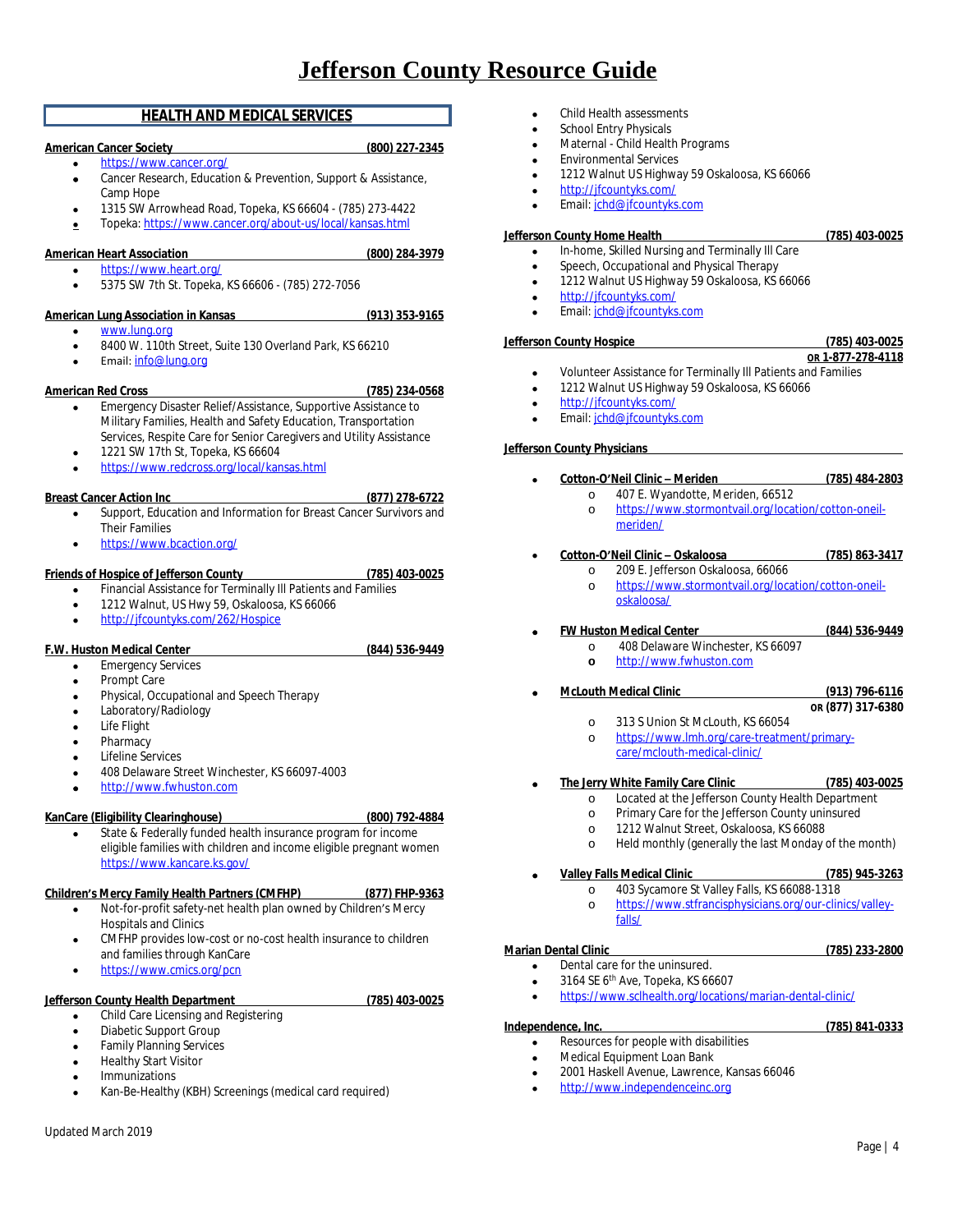# **St. Francis Health Center (785) 295-8000**

- Provides Programs for Families, Ranging from Prenatal Services to Services for Parents and Grandparents
- <http://www.kutopeka.com>
- 1700 SW 7th Street, Topeka, KS 66606

### **Stormont Vail Health (785) 354-6000**

- Health Care provides many services for families, including programs ranging from prenatal to those for the elderly
- <https://www.stormontvail.org/stormont-vail-hospital/>
- 1500 SW 10th Avenue, Topeka, KS 66604

### **The Guidance Center (785) 863-2929**

- **OR (888) 260-9634 for after-hours crisis line** Preschool Developmental Center for Children with Emotional Disorders, Early Parenting Support, Counseling Services, Respite and Crisis Care
- 1102 Walnut St, Oskaloosa, KS 66066
- <http://www.theguidance-ctr.org/>

# <span id="page-4-0"></span>**MENTORING, PREVENTION, PHYSICAL AND SUBSTANCE ABUSE SERVICES**

# **Al-Anon/Alateen (888) 425-2666**

- <http://al-anon.org/al-anon-meetings/find-an-al-anon-meeting/>
- <https://al-anon.org/al-anon-meetings/find-an-alateen-meeting/>
- Fellowship of relatives and friends of alcoholics who share their experience, strength, and hope in order to solve their common problems

### **Alcoholics Anonymous (785) 842-0110**

- Fellowship of men and women who have a desire to stop drinking.
- <http://aa-ksdist23.org/wp/>

## **Narcotics Anonymous (818) 773-9999**

- Fellowship of men and women who have a desire to stop using drugs.
- <https://www.na.org/meetingsearch/>

# **Big Brothers Big Sisters Topeka Office (785) 234-5524**

- Mentoring program for 5-17 year olds. Bigs in School programs available for Jefferson County Schools
- <https://www.kansasbigs.org/>
- 1119 SW 10th Ave # 3 Topeka, KS 66604

## **CASA of Shawnee County, Inc (785) 215-8282**

- Court Appointed Special Advocate Volunteers are Appointed to Children Involved in the Court System because of Abuse, Neglect, Contested Custody or as Victim Witnesses
- 501 SE Jefferson, Suite 2002, Topeka, KS 66607
- <https://www.casaofshawneecounty.com/>

## **Catholic Community Services Inc (785) 233-6300**

- Counseling: Family, Individual & Group, DADS Program, Parent-Child Learning Centers and Friendly Visitor Program
- 234 S Kansas Avenue, Topeka, KS 66603
- <https://catholiccharitiesks.org/>

# **DCCCA Center (785) 830-8238**

- Treatment and Counseling for Those Struggling with Alcohol or Drug Addiction
- <https://www.dccca.org/>
- 1739 East 23rd Street, Lawrence, KS 66046

# **DCCCA Regional Prevention Center (785) 841-4138**

- Alcohol/Drug Education and Community Support Services
- <https://www.dccca.org/>
- 3312 Clinton Parkway, Lawrence, KS 66047

# **Drug Abuse Resistance Education (DARE) (785) 863-2765**

- Drug Education Programs
- <http://www.jeffersoncountykssheriff.com/>
- Jefferson County Sheriff's Office, 1360 Walnut, Oskaloosa, KS 66066

### **Florence Crittenton Service, Inc (785) 233-0516**

- Provides a continuum of Behavioral Health services serving youth, women and families.
- <http://www.flocritkansas.org/>
- 2649 SW Arrowhead Rd, Topeka, KS 66614

### **Sexual Trauma & Abuse Care Center 24/7 - (785) 843-8985**

- Advocacy and counseling for sexual assault survivors and families and loved ones
- Prevention and Education outreach for groups and individuals
- 708 West 9th St, Ste 105, Lawrence KS 66046
- <http://stacarecenter.org/>

# **The Guidance Center (785) 863-2929**

- **OR (888)260-9634 for after-hours crisis line** Counseling, Therapy, Testing and Community Support Services
- Treatment for Mental and Substance Abuse Needs
- Recovery Services Individual, Marital, Family Counseling, Outpatient Alcohol/Drug Abuse Treatment
- Prevention Programs Focusing on Youth Peer Support for Safe and Healthy Choices and Behaviors
- <http://www.theguidance-ctr.org/>
- 1102 Walnut St, Oskaloosa, KS 66066

## **Meadowlark Extension District Office (785) 863-2212**

- Parenting, Nutrition, and General Home, Farm, and Horticulture Information
- 100 E Washington, Oskaloosa, KS 66066
- <http://www.meadowlark.k-state.edu/>

### **Kansas Children's Service League (785) 274-3100 OR (877) 530-5275**

- **PARENT HOTLINE: 800-CHILDREN or (800)332-6378**
- <https://www.kcsl.org/>
- Foster care (foster parents, resource families), adoption services, support groups, mental health services, home visitation, Parent/Adolescent Mediation services, Child Abuse Prevention, Early Childhood Education, parent education
- $\bullet$  3545 SW 5<sup>th</sup>, Topeka, KS 66606

# **Kansas Children's Service League Oasis (785) 215-6405**

# **After hours: (785) 215-9787**

- <https://www.kcsl.org/Oasis.aspx>
- Program for families with youth ages 10 through 17 who are at-risk for running away or who have already run away from home.
- $\bullet$  3545 SW 5<sup>th</sup>, Topeka, KS 66606

### **Kansas Department of Health and Environment (KDHE) (785) 296-8127** <http://www.kdheks.gov/tobacco/>

- Bureau of Health Promotion and Tobacco Use Prevention
- 1000 SW Jackson, Topeka, KS 66612
- 

# **Kansas Safe Kids (785) 296-1223**

- Global organization dedicated to preventing injuries in children
- 1000 SW Jackson, Ste 230, Topeka, KS 66612-1274
- <http://www.safekidskansas.org/>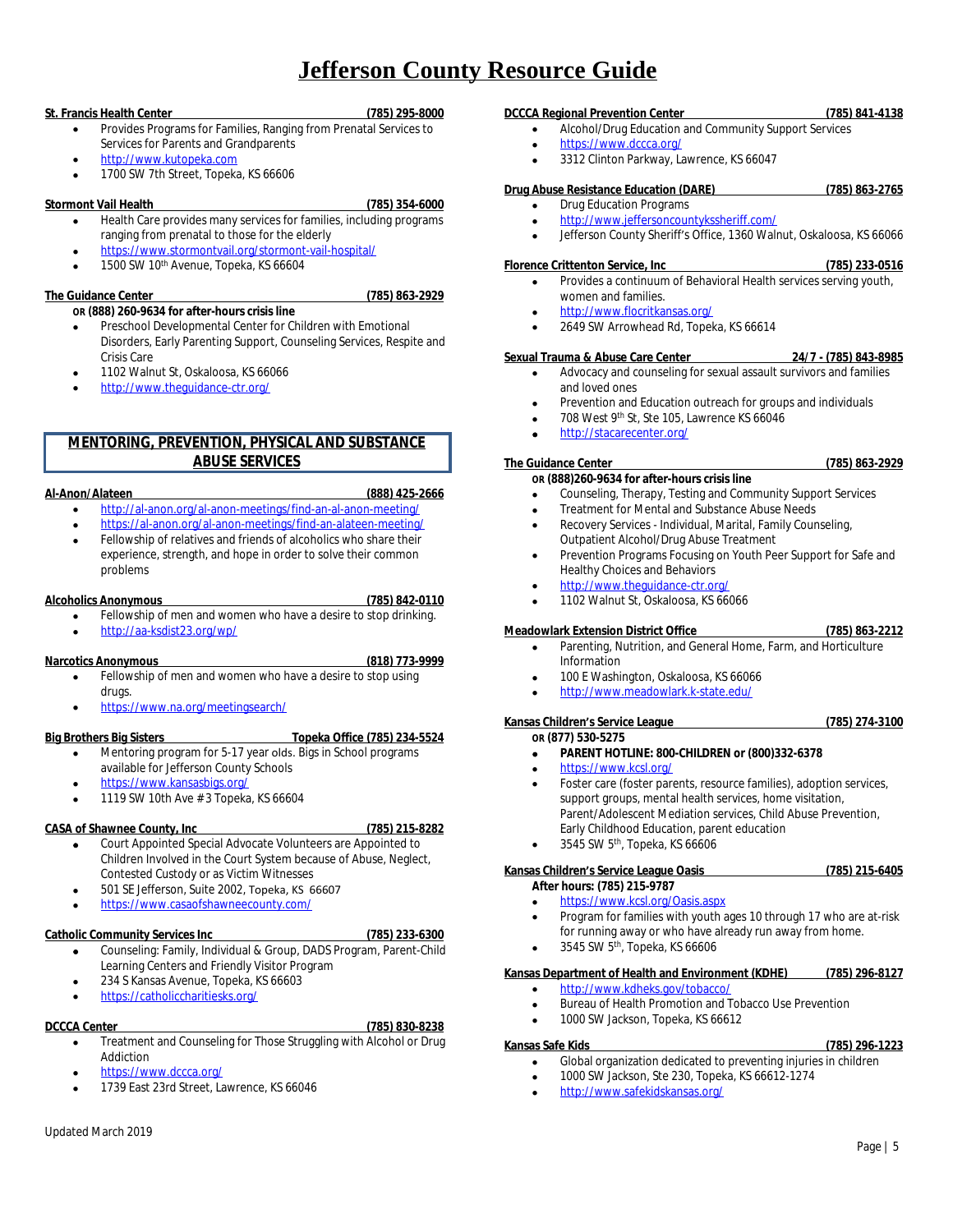# **Kansas Tobacco Quit Line 1-800-QUIT-NOW, (800) 784-8669**

# **KVC (Kaw Valley Center) Behavioral Healthcare Network (913) 322-4900**

- Providing Educational, Mental Health and Social Services to Children and Families
- Child Placing Agency Training and Support for New and Existing Foster Families
- <https://www.kvc.org>
- 21350 W 153rd St., Olathe, KS 66061

### **Atchison Valley Hope Treatment Center (913) 367-1618**

- Substance Abuse Treatment Services <https://valleyhope.org/location/valley-hope-atchison/>
- 1816 N. 2nd Street, Atchison, KS 66002

# **Mothers Against Drunk Driving (MADD) Kansas (800) 228-6233**

- <https://www.madd.org/kansas/>
- PO Box 304, Olathe, KS 66051

# **KVC Kansas (913) 499-8100**

- Enriching and enhancing the lives of children and families by providing medical and behavioral healthcare, social services, and education.
- <https://kansas.kvc.org/>

# **Kansas Protection Report Center (800) 922-5330**

- For individuals who are concerned that an at-risk adult or child(ren) may be neglected or abused
- [http://www.dcf.ks.gov/services/PPS/Pages/KIPS/KIPSWebIntake.asp](http://www.dcf.ks.gov/services/PPS/Pages/KIPS/KIPSWebIntake.aspx) x

# **Statewide Crisis Hotline (888) 363-2287**

# Kansas Coalition for Sexual and Domestic Violence

- Referrals for Domestic Violence and Sexual Abuse Victims
- [http://www.familycrisiscntr.org/domesticandsexualviolencecenter/r](http://www.familycrisiscntr.org/domesticandsexualviolencecenter/resources/) esources/

# **Valeo Behavioral Health Care (785) 233-1730**

# **24-Hour Crisis Line: (785) 234-3300 24-Hour Detox Line: (785) 234-3448**

- Suicide intervention and stress management community education
- Short term crisis and transitional residential housing
- Inpatient residential treatment
- <http://www.valeotopeka.org/>
- 330 SW Oakley Avenue, Topeka, KS

## **The Willow Domestic Violence Center 24 Hour Crisis Line (785) 843-3333**

- .......Toll Free Crisis Line 1-800-770-3030
- .......Administrative Office (785) 331-2034
- .......Domestic Violence and Crisis Center
- .......<https://www.willowdvcenter.org/>
- .......<https://www.facebook.com/WillowDVCenter>
- .......[1920 Moodie Road, Lawrence, KS 66046](http://www.willowdvcenter.org/Jefferson_County_Service.html)

# **[SCHOOLS AND EDUCATIONAL SERVICES](http://www.willowdvcenter.org/Jefferson_County_Service.html)**

## <span id="page-5-0"></span>**[Early Head Start - Northeast Kansas Community Action Program, Inc. \(NEK-](http://www.willowdvcenter.org/Jefferson_County_Service.html)[CAP\) \(785\) 742-2222](http://www.willowdvcenter.org/Jefferson_County_Service.html)**

# **[OR](http://www.willowdvcenter.org/Jefferson_County_Service.html) [\(888\)904-8159](http://www.willowdvcenter.org/Jefferson_County_Service.html)**

- <https://www.nekcap.org/>
- Ages 0-3
- Federal Income Guidelines for Eligibility
- Services to Meet Social, Emotional, Health, Nutritional and Psychological Needs
- 1260 220th St, Hiawatha, KS 66434

**Head Start – Jefferson County (785) 742-2222** 

# **OR 888-904-8159**

- http://www.nekcap.org/head\_start.htm
- Ages 0-5
- Federal Income Guidelines for Eligibility
- Providing Services to At-risk Pre-Schoolers
- Services to Meet Social, Emotional, Health, Nutritional and Psychological Needs
- Jefferson County Head Start Meriden Jefferson West Elementary School P.O. Box 427, 301 Main, Meriden, KS 66512 Phone: 785-484-3317 Email: [plackey@nekcap.org](mailto:plackey@nekcap.org)

### **John Dewey Learning Academy (785) 876-2214**

- Middle school and high school (available only through referral from home school district)
- School Offering Alternative Educational Experiences
- 500 E. Sunflower Blvd, Ozawkie, KS 66070
- <http://www.keystonelearning.org/about-jdla/>

## **Keystone Learning Services (785) 876-2214**

- Keystone Learning Services
- Tiny K special education services for children who qualify for services. Services from birth until third birthday
- Parents as Teachers- teaching parents to be their child's first educator. Services from birth until third birthday
- Count Your Kind In- Monthly free screenings (developmental, speech, hearing, vision, etc.) for children birth to age 5.
- Special Education Services- special education services for students who quality, from age 3 to high school graduation.
- Referral to Vocational Education programs
- Resource on autism, speech, hearing, learning needs, behavioral issues, mental health, vision and fine/gross motor delays for infant – graduation
- Trainings concerning issues for: infants, young children, school age and non-profit buildings (custodial and construction supervision)
- <http://www.keystonelearning.org/>

## **Parents As Teachers (PAT) (785) 876-2214**

- <http://www.keystonelearning.org/parents-as-teachers/>
- Ages 0-3
- Free Parental Education Personalized Visits, Children Play Groups, Regular Developmental Screenings, A Resource Network

## **USD 338 - Valley Falls**

| http://www.usd338.com/                              |  |
|-----------------------------------------------------|--|
| Administrative/Superintendent Office (785) 945-3214 |  |
| 700 Oak Street Valley Falls, KS 66088               |  |
| Valley Falls High School (785) 945-3229             |  |
| 601 Elm Street Valley Falls, KS 66088<br>$\bullet$  |  |
| Valley Falls Elementary School (785) 945-3221       |  |
| 700 Oak Street Valley Falls, KS 66088<br>$\bullet$  |  |
| Grades K-8                                          |  |
|                                                     |  |

## **USD 339 - Jefferson County North**

| http://www.usd339.net/                               |                |
|------------------------------------------------------|----------------|
| Administrative / Superintendent Office               | (913) 774-2000 |
| 310 5th Street Winchester, KS 66097<br>$\bullet$     |                |
| Jefferson County North High School                   | (913) 774-8515 |
| 302 5th Street, Winchester, KS 66097<br>$\bullet$    |                |
| Jf County North Elementary/Middle School             | (913) 886-3870 |
| Grades PreK-8<br>$\bullet$                           |                |
| 100 Charger Lane, Nortonville, KS 66060<br>$\bullet$ |                |
|                                                      |                |

## **USD 340 - Jefferson West**